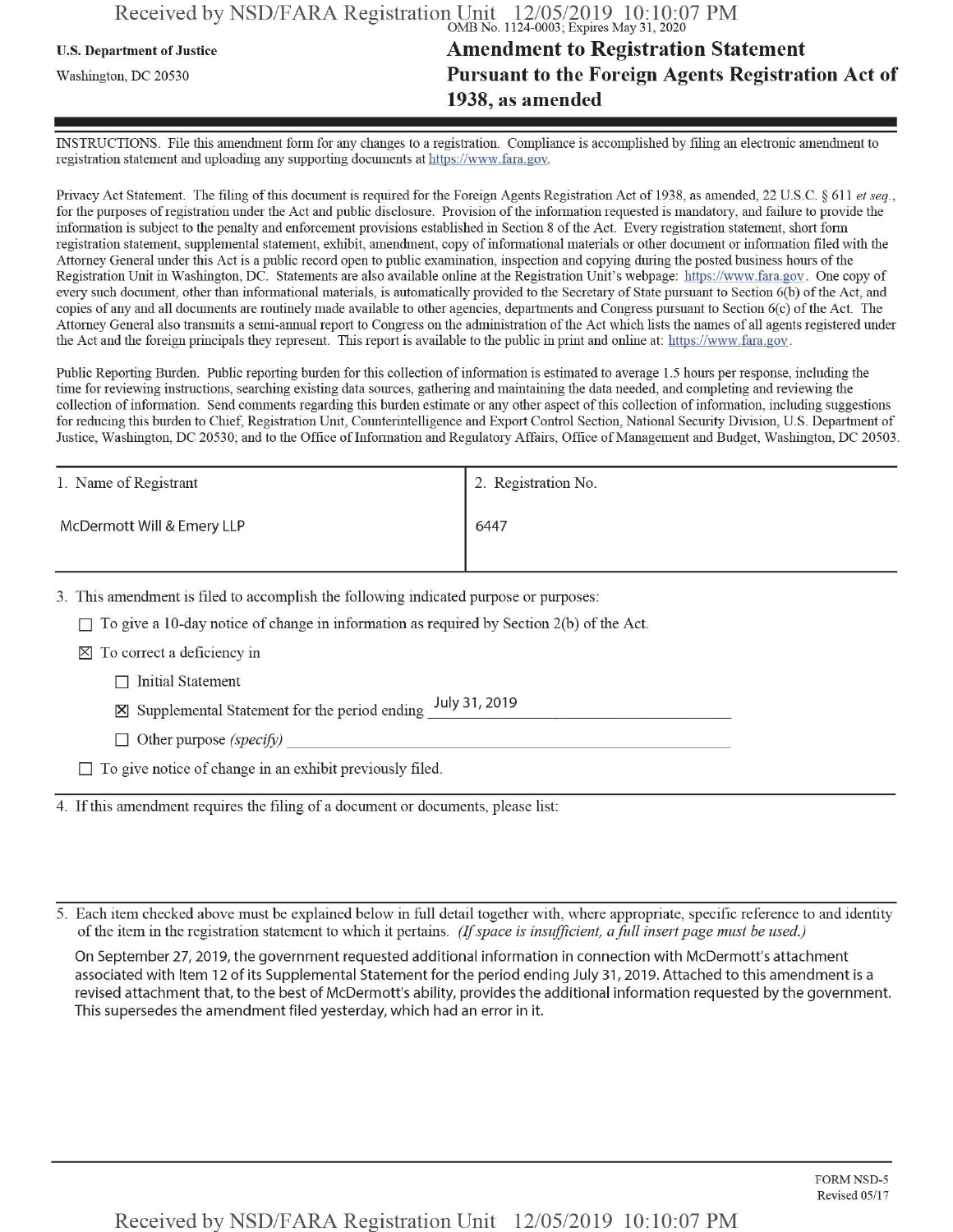#### **EXECUTION**

In accordance with 28 U.S.C. § 1746, the undersigned swear(s) or affirm(s) under penalty of perjury that he/she has (they have) read the information set forth in this registration statement and the attached exhibits and that he/she is (they are) familiar with the contents thereof and that such contents are in their entirety true and accurate to the best of his/her (their) knowledge and belief, except that the undersigned make(s) no representation as to the truth or accuracy ofthe information contamed in the attached Short Form Registration Statement(s), if any, insofar as such information is not within his/her (their) personal knowledge.

(Date of signature) (Print or type name under each signature or provide electronic signature<sup>1</sup>)

December 05, 2019 **Islams and Contract Automobile Contract Automobile Contract Automobile Contract Automobile Contract Automobile Contract Automobile Contract Automobile Contract Automobile Contract Automobile Contract Aut** 

<sup>1</sup> This statement shall be signed by the individual agent, if the registrant is an individual, or by a majority of those partners, officers, directors or persons performing similar functions, ifthe registrant is an organization, except that the organization can, by power of attorney, authorize one or more individuals to execute this statement on its behalf.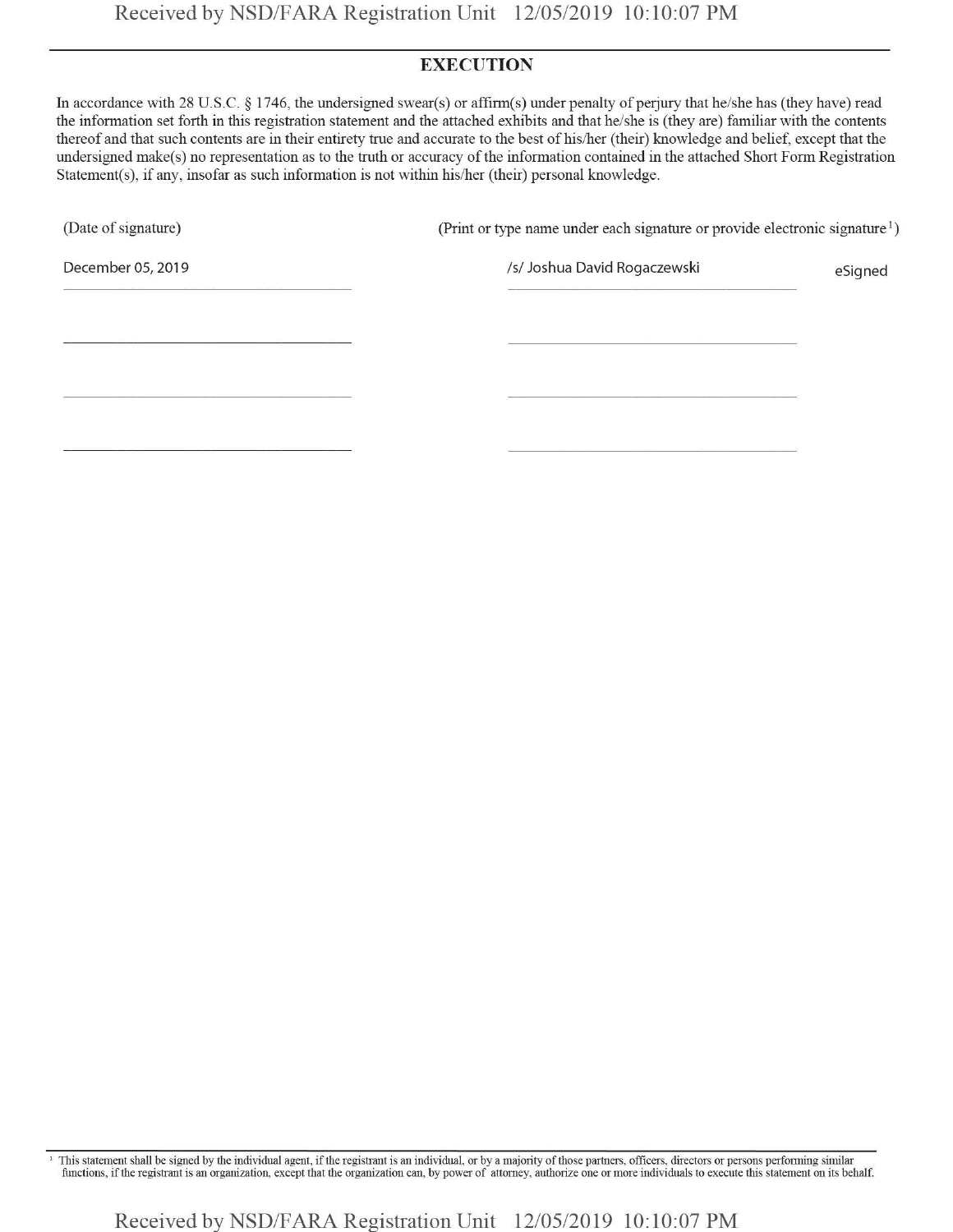### **Attachment**

## **12. During this 6 month reporting period, have you on behalf of any foreign principal engaged in political activity as defined below?**

Yes.

**If yes, identify each such foreign principal and describe in full detail all such political activity, indicating, among other things, the relations, interests and policies sought to be influenced and the means employed to achieve this purpose. If the registrant arranged, sponsored or delivered speeches, lectures or radio and TV broadcasts, give details as to dates, places of delivery, names of speakers and subject matter.**

For the **State of Qatar** and **Ambassador Sheikh Meshal bin Hamad A1 Thani,** McDermott communicated with Legislative Branch officials, as well as members of advocacy groups and the media, regarding issues concerning Qatar, such as the isolation and boycott of Qatar by Saudi Arabia, the United Arab Emirates, Bahrain, and Egypt, and exploring potential opportunities for Qatar officials to meet with Legislative and Executive Branch officials. These contacts included the following:

| Contact                                           | Organization            | Position       | Date       | <b>Interaction</b> | <b>Notes</b>                                                                                  |
|---------------------------------------------------|-------------------------|----------------|------------|--------------------|-----------------------------------------------------------------------------------------------|
| Oren Araki or<br><b>Drew Nichols</b>              | U.S. Rep. Joe<br>Wilson | Staff          | 02/01/2019 | Email and call     | Giving final<br>confirmation<br>of Rep.<br>Wilson's<br>acceptance of<br>$CO-$<br>chairmanship |
| William<br>Keating and<br>Maxine<br><b>Waters</b> | House                   | <b>Members</b> | 02/05/2019 | In-person          | Regarding<br>upcoming<br>dinner                                                               |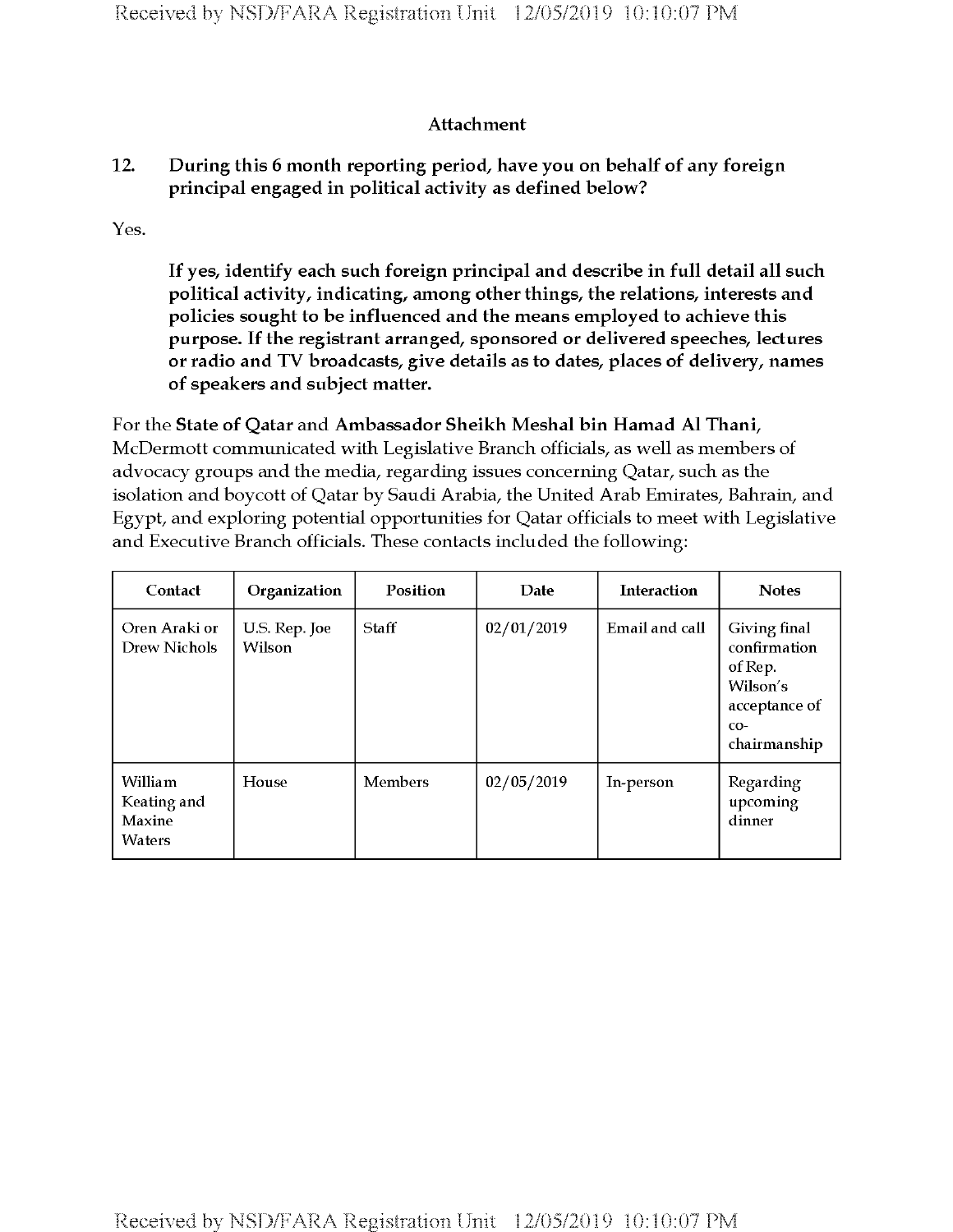| Contact                                                                                                                                                                                                                                                                     | Organization                     | Position       | <b>Date</b> | <b>Interaction</b> | <b>Notes</b>                                                                |
|-----------------------------------------------------------------------------------------------------------------------------------------------------------------------------------------------------------------------------------------------------------------------------|----------------------------------|----------------|-------------|--------------------|-----------------------------------------------------------------------------|
| Maxine<br>Waters, James<br>Himes, André<br>Carson,<br>William<br>Keating, Juan<br>Vargas, Daniel<br>Kildee,<br>Amerish Bera,<br>Christopher<br>Stewart,<br>Donald<br>Norcross, John<br>Carter, Donald<br>Bacon, Brian<br>Mast, Francis<br>Rooney, and<br>Daniel<br>Crenshaw | House                            | Members        | 02/06/2019  | In-person          | Dinner with<br>members,<br>ambassador,<br>and foreign<br>minister           |
| Maxine<br>Waters                                                                                                                                                                                                                                                            | House                            | Member         | 02/06/2019  | Call               | Follow up                                                                   |
| Kristen<br>Gentile                                                                                                                                                                                                                                                          | U.S. Sen.<br><b>Robert Casey</b> | Chief of Staff | 02/12/2019  | Email              | Requesting<br>senator to<br>speak at<br>autism gala                         |
| Vernon<br>Buchanan                                                                                                                                                                                                                                                          | House                            | Member         | 02/12/2019  | Email              | Regarding<br>upcoming<br>dinner                                             |
| Joe Wilson,<br>Michael<br>Turner, Trent<br>Kelley, Robert<br>Wittman, and<br><b>Elise Stefanik</b>                                                                                                                                                                          | House                            | Members        | 02/13/2019  | Calls              | Regarding<br>future dinner<br>with<br>ambassador<br>and defense<br>minister |
| Jason<br>Steinbaum                                                                                                                                                                                                                                                          | U.S. Rep. Eliot<br>Engel         | Staff          | 02/15/2019  | In-person          | Following up<br>regarding<br>future meeting<br>in Munich                    |
| <b>Fred Turner</b>                                                                                                                                                                                                                                                          | U.S. Sen.<br>Robert<br>Menendez  | Chief of Staff | 02/15/2019  | Call               | Following up<br>regarding<br>future meeting<br>in Munich                    |

A-2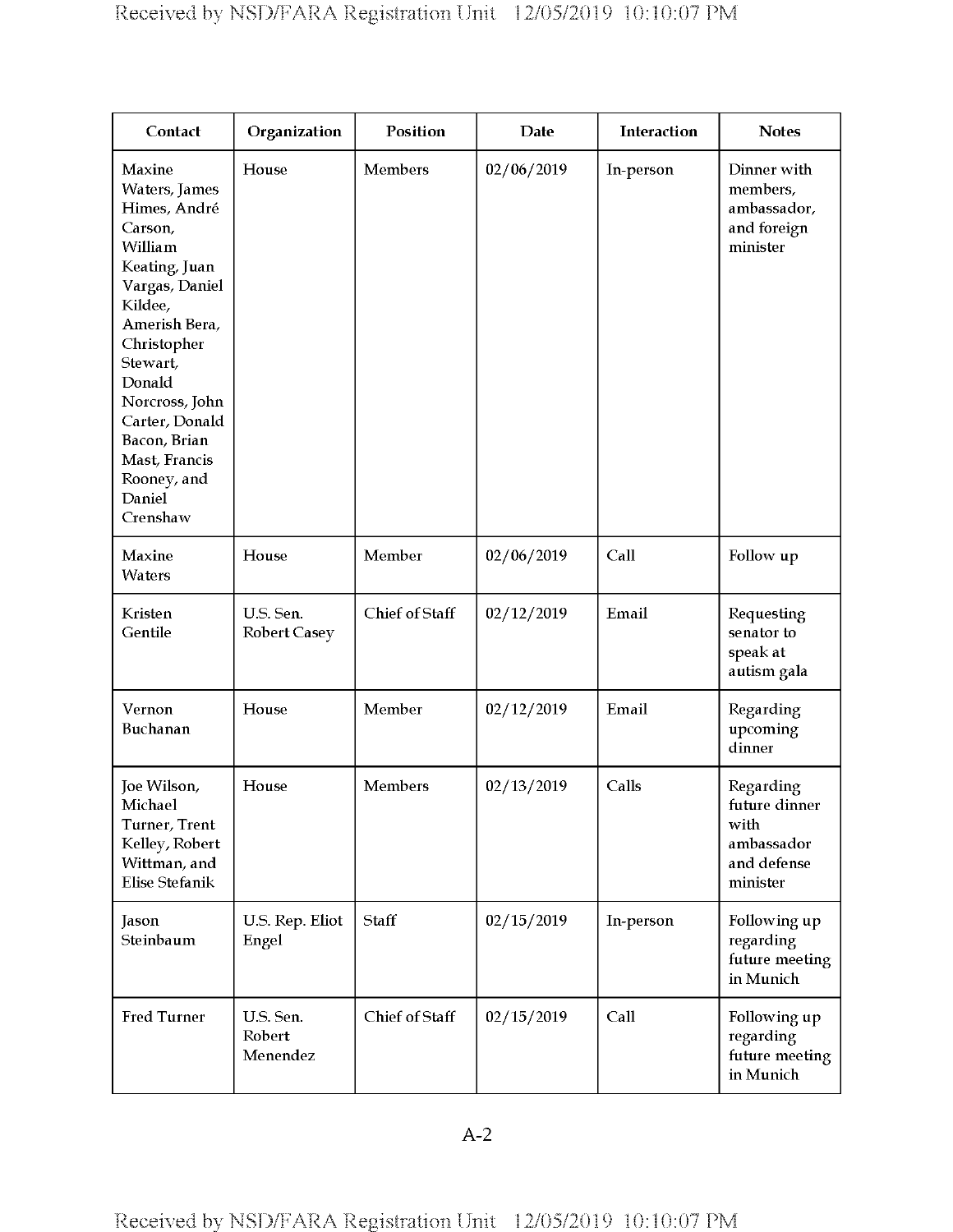| Contact                                                                                    | Organization                                   | Position       | <b>Date</b> | Interaction | <b>Notes</b>                                                           |
|--------------------------------------------------------------------------------------------|------------------------------------------------|----------------|-------------|-------------|------------------------------------------------------------------------|
| Joe Wilson,<br>Michael<br>Turner, and<br>Mac<br>Thornberry                                 | House                                          | Member         | 02/15/2019  | Calls       | Regarding<br>future meeting<br>in Munich                               |
| Joe Wilson                                                                                 | House                                          | Member         | 02/25/2019  | Call        | Regarding<br>Qatar                                                     |
| <b>Craig Roberts</b>                                                                       | <b>House Chiefs</b><br>of Staff<br>Association | Member         | 03/01/2019  | Calls       | Regarding<br>future<br>reception                                       |
| <b>Vicky</b><br>Hartzler, Elise<br>Stefanik,<br>Robert<br>Wittman, and<br>Ralph<br>Abraham | House                                          | <b>Members</b> | 03/04/2019  | Calls       | Following up<br>regarding<br>future dinner<br>with defense<br>minister |
| <b>Trent Kelly</b><br>and Joe<br>Wilson                                                    | House                                          | Members        | 03/04/2019  | Calls       | Following up<br>regarding<br>future dinner<br>with defense<br>minister |
| Jillian Vogt                                                                               | U.S. Rep.<br>Vicky Hartzler                    | Staff          | 03/05/2019  | Call        | Following up<br>regarding<br>future dinner<br>with defense<br>minister |
| Vicky Hartzler                                                                             | House                                          | Member         | 03/05/2019  | In-person   | Regarding<br>future dinner<br>with defense<br>minister                 |
| <b>Trent Kelly</b><br>and Joe<br>Wilson                                                    | House                                          | Members        | 03/06/2019  | Calls       | Following up<br>regarding<br>future dinner<br>with defense<br>minister |
| Vern<br>Buchanan                                                                           | House                                          | Member         | 03/11/2019  | In-person   | Dinner with<br>member and<br>ambassador                                |

A-3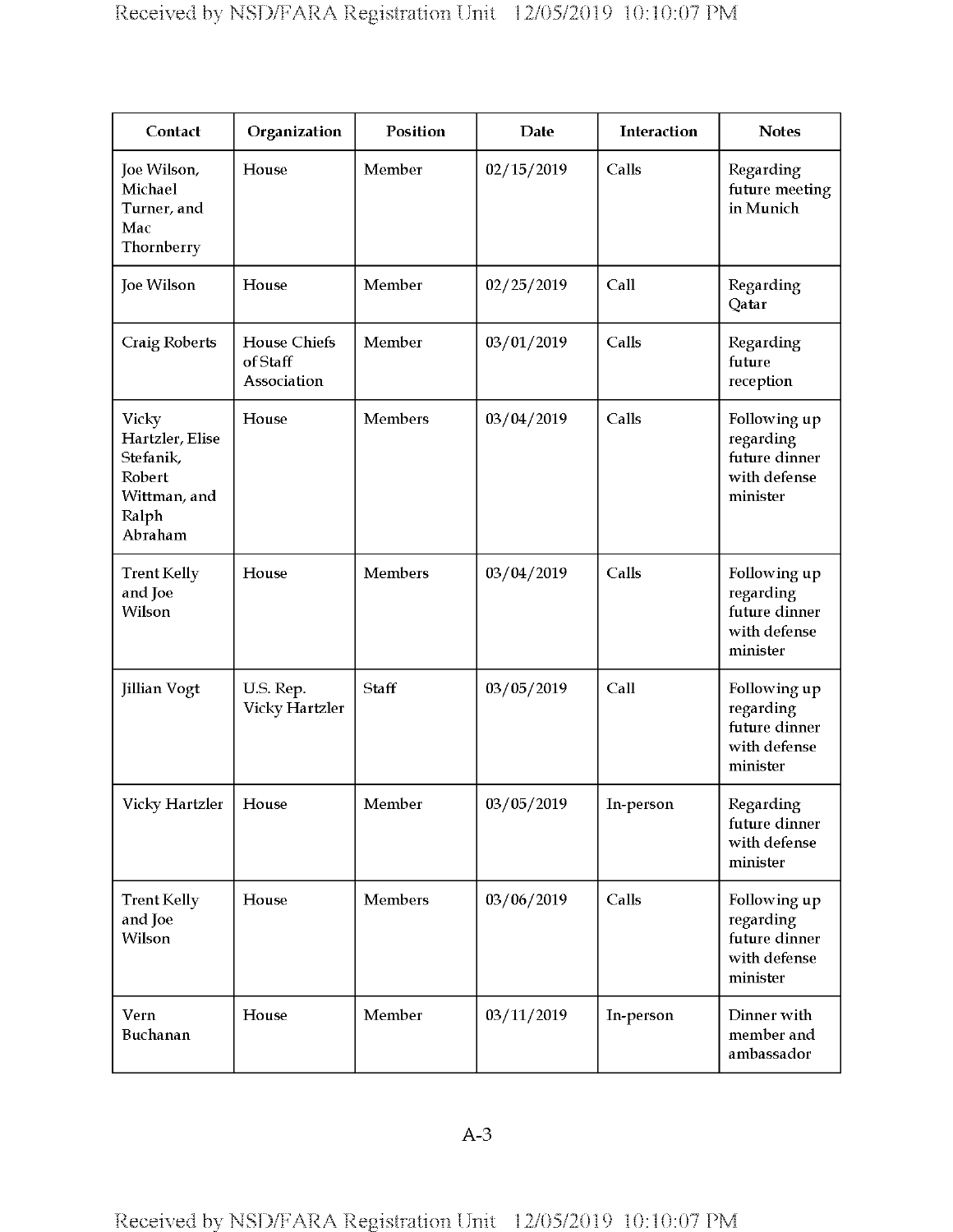| Contact                                 | Organization                    | Position       | <b>Date</b> | Interaction | <b>Notes</b>                                                      |
|-----------------------------------------|---------------------------------|----------------|-------------|-------------|-------------------------------------------------------------------|
| Peter<br>Visclosky                      | House                           | Member         | 03/11/2019  | In-person   | Attend event<br>with member                                       |
| <b>Joe Wilson</b><br>and Trent<br>Kelly | House                           | <b>Members</b> | 03/12/2019  | In-person   | Dinner with<br>members,<br>defense<br>minister, and<br>ambassador |
| <b>Eliot Engel</b>                      | House                           | Member         | 03/29/2019  | Text        | Regarding<br>dinner                                               |
| <b>Elaine Luria</b>                     | House                           | Member         | 04/05/2019  | In-person   | Dinner with<br>member and<br>ambassador                           |
| Gerry<br>Connolly                       | House                           | Member         | 04/23/2019  | In-person   | Event                                                             |
| Gerry<br>Connolly                       | House                           | Member         | 05/07/2019  | Call        | Regarding<br>future dinner                                        |
| Casey Kustin                            | U.S. Rep.<br>Theodore<br>Deutch | Staff          | 05/07/2019  | Call        | Regarding<br>future dinner                                        |
| Jonathan Day<br>and Oren<br>Adaki       | U.S. Rep. Joe<br>Wilson         | Staff          | 05/07/2019  | Calls       | Regarding<br>future dinner                                        |
| Joe Wilson                              | House                           | Member         | 05/07/2019  | In-person   | Regarding<br>Qatar                                                |
| André Carson                            | House                           | Member         | 05/07/2019  | In-person   | Dinner with<br>member and<br>others                               |
| Tom<br>Malinowski                       | House                           | Member         | 05/20/2019  | In-person   | Lunch<br>regarding<br>Friends of<br>Qatar Caucus                  |
| Will Hurd                               | House                           | Member         | 05/20/2019  | Email       | Regarding<br>Friends of<br>Qatar Caucus                           |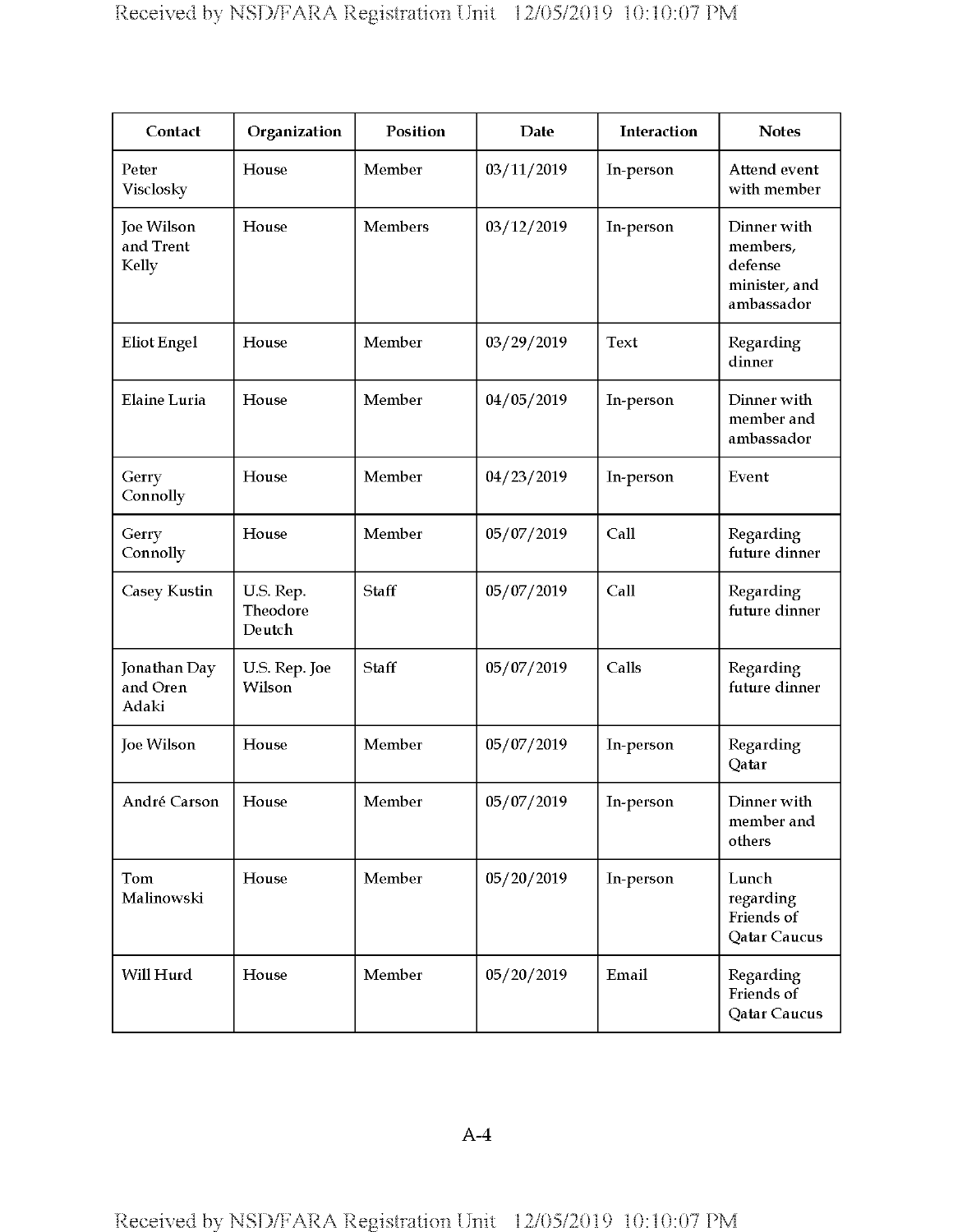| Contact                                                                                                                                                              | Organization                      | Position       | <b>Date</b> | <b>Interaction</b> | <b>Notes</b>                                                   |
|----------------------------------------------------------------------------------------------------------------------------------------------------------------------|-----------------------------------|----------------|-------------|--------------------|----------------------------------------------------------------|
| Don Beyer and<br>Gregory<br><b>Meeks</b>                                                                                                                             | House                             | Member         | 05/21/2019  | Calls              | Following up<br>regarding<br>Friends of<br>Qatar Caucus        |
| <b>Austin Durer</b>                                                                                                                                                  | U.S. Rep.<br><b>Charles Crist</b> | Chief of Staff | 05/21/2019  | Call               | Following up<br>regarding<br>Friends of<br>Qatar Caucus        |
| Francisco<br>Carrillo                                                                                                                                                | U.S. Rep.<br>Nanette<br>Barragán  | Chief of Staff | 05/21/2019  | Call               | Following up<br>regarding<br>Friends of<br>Qatar Caucus        |
| Peter<br>Karafotas                                                                                                                                                   | U.S. Rep.<br>David<br>Cicilline   | Chief of Staff | 05/21/2019  | Call               | Following up<br>regarding<br>Friends of<br><b>Qatar Caucus</b> |
| William<br>Keating, Don<br>Beyer, and<br>Gregory<br>Meeks                                                                                                            | House                             | <b>Members</b> | 05/22/2019  | Calls              | Regarding<br>Friends of<br>Qatar Caucus                        |
| Billy Long,<br>William<br>Keating, and<br><b>Juan Vargas</b>                                                                                                         | House                             | Members        | 05/23/2019  | Calls              | Following up<br>regarding<br>future dinner                     |
| <b>Jack Evans</b>                                                                                                                                                    | D.C. Council                      | Member         | 05/29/2019  | In-person          | <b>Breakfast</b><br>regarding<br>potential<br>investments      |
| Bob Latta, Jeff<br>Duncan, Ted<br>Yoho, Ann<br>Wagner,<br>Bradley Byrne,<br><b>Rick</b><br>Crawford,<br>Martha Roby,<br>Elise Stefanik,<br>and Mike<br><b>Turner</b> | House                             | <b>Members</b> | 05/29/2019  | Texts              | Following up<br>regarding<br>future dinner                     |

A-5